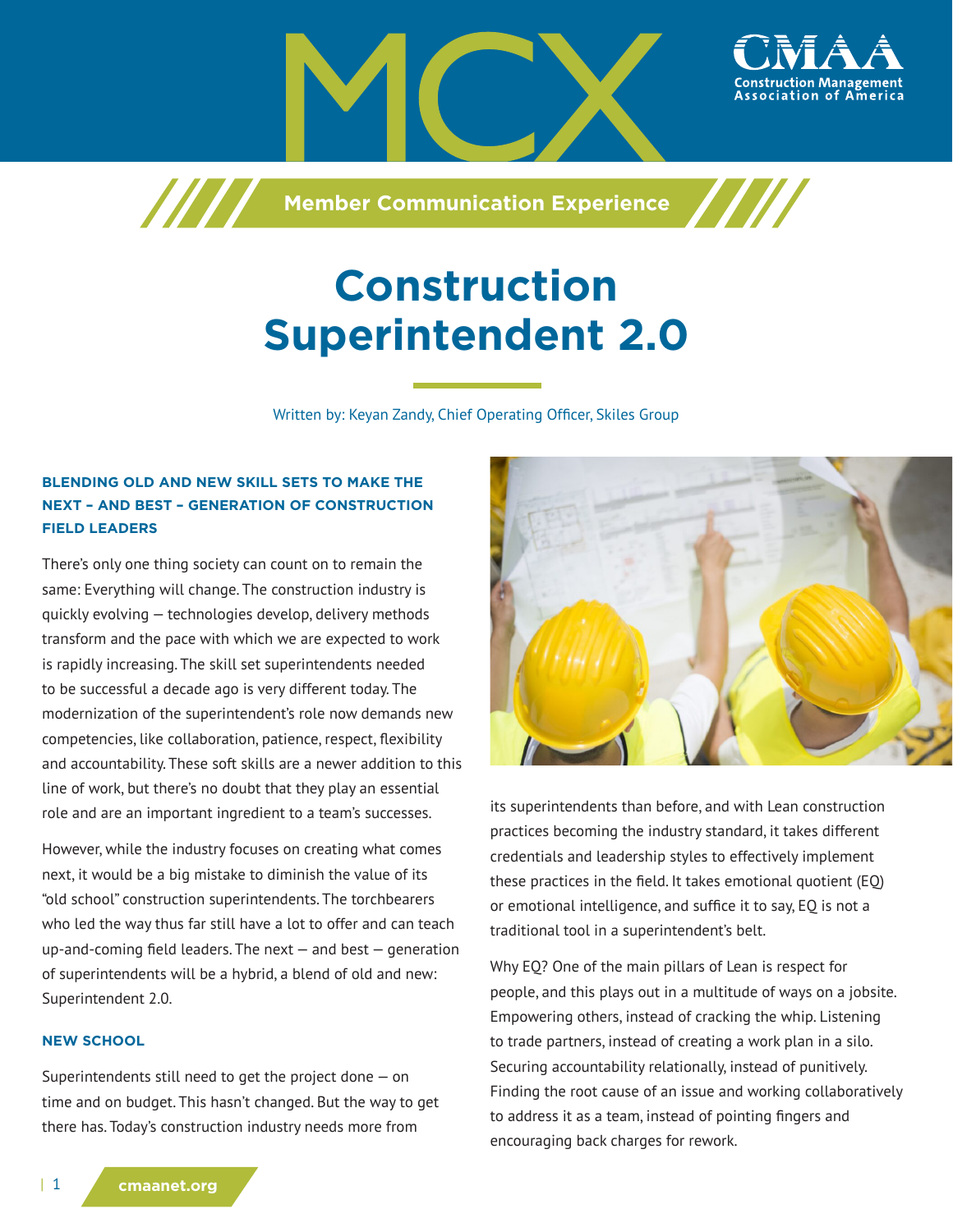#### **OLD SCHOOL**

When you hear the term "old school superintendent," you may think of someone who is stubbornly resistant to technology, who has a hot temper and a loud voice, and who rolls their eyes at words like "emotional intelligence." You may envision someone who manages a project all alone, aggressively pushing from the top down, acting more like a general at war than as a leader of a team of professionals. The picture these qualities paint isn't a pretty one.

77 T T

But while these stereotypes may be true to a certain extent, they overlook the true value these old school builders still bring. The most obvious example simply being their vast depth of experience. These traditional superintendents understand the work of construction in a far more intimate way than is required or practical today. They cut their teeth working with tools and rolls of hand-drawn plans. They had only their bodies and minds, working without the luxury of computers, tablets and smartphones. This knowledge is an asset, and those years of hard-learned lessons should not be causally disregarded as irrelevant because they come packaged with gray hair and readers.

Deeper than this, however, are the "old school" values inherent in many of these traditional builders. These values include a work ethic that compels them to make their projects successful no matter what it takes, and this makes them highly creative problem solvers. They include an understanding that you're only as good as your word, that you lead by example, and how important it is to craft your reputation. And they include an appreciation for the benefit of making mistakes, because it's only through these that we learn to be better.

### **HERE COMES SUPERINTENDENT 2.0**

The next generation of field leaders will bring the best of both old and new to the trailer. They will embody traditional values around working hard, having personal accountability and getting the project to the finish line without fail. They will bring a humility that lets them continue to get their hands dirty as they put in the inevitable long hours alongside everyone else on their jobsite, irrespective of their title or task. They will seek out mentors, maintain a thirst for knowledge and appreciate the people who came before them, who paved the way and passed down their lessons learned.

They will also bring a leadership style that is nuanced and thoughtful. They will prioritize the needs of the humans who do the work and value building a successful team. Their trailers will look and feel like professional offices, and the interpersonal culture on those construction sites will be highly cooperative and respectful. Their deadlines will not be met by beating down their trade partners, but rather by lifting them up. They will embrace the endless progression of technology, seek new tools and processes, and welcome the efficiencies all of these can offer.

It's apparent that the old and new schools of thought and behavior are not that far apart. What really separates them is our language and our preconceptions. But if there is any one thing that will certainly be left behind as a dinosaur in construction, it is this: a miserable, dysfunctional trailer ruled by a tyrant who is all mouth and no ears  $-$  and these superintendents come in all shapes, sizes, and ages. This is not a hallmark of their generation, but rather what kind of builder they have allowed themselves to become.

### **AND IT'S MORE IMPORTANT THAN YOU THINK**

While these kinds of superintendents may have produced incredible results on their projects, they did not do so without leaving casualties in their wake. "Win at all costs" comes with a price tag, and a victory extracted at the expense of someone's humanity rings hollow. We have been willing to overlook these for too long, and it has taken a toll.

It is important to remember that there is more than one metric for measuring a project's success, and the health of the team standing at the finish line is one of  $-$  if not THE  $-$ most important. Right now, as the industry grapples with a bona fide mental health crisis, struggles with a devastating labor shortage, and navigates unprecedented supply chain stressors that threaten the lives of our projects, how team members treat each other matters significantly. Quality of life at work matters significantly. These have taken a back seat long enough. It's time to shift expectations and behaviors.

The industry is changing. It's imperative to find the way to change with it and help move it in a sustainable direction.  $\mathcal{L}$